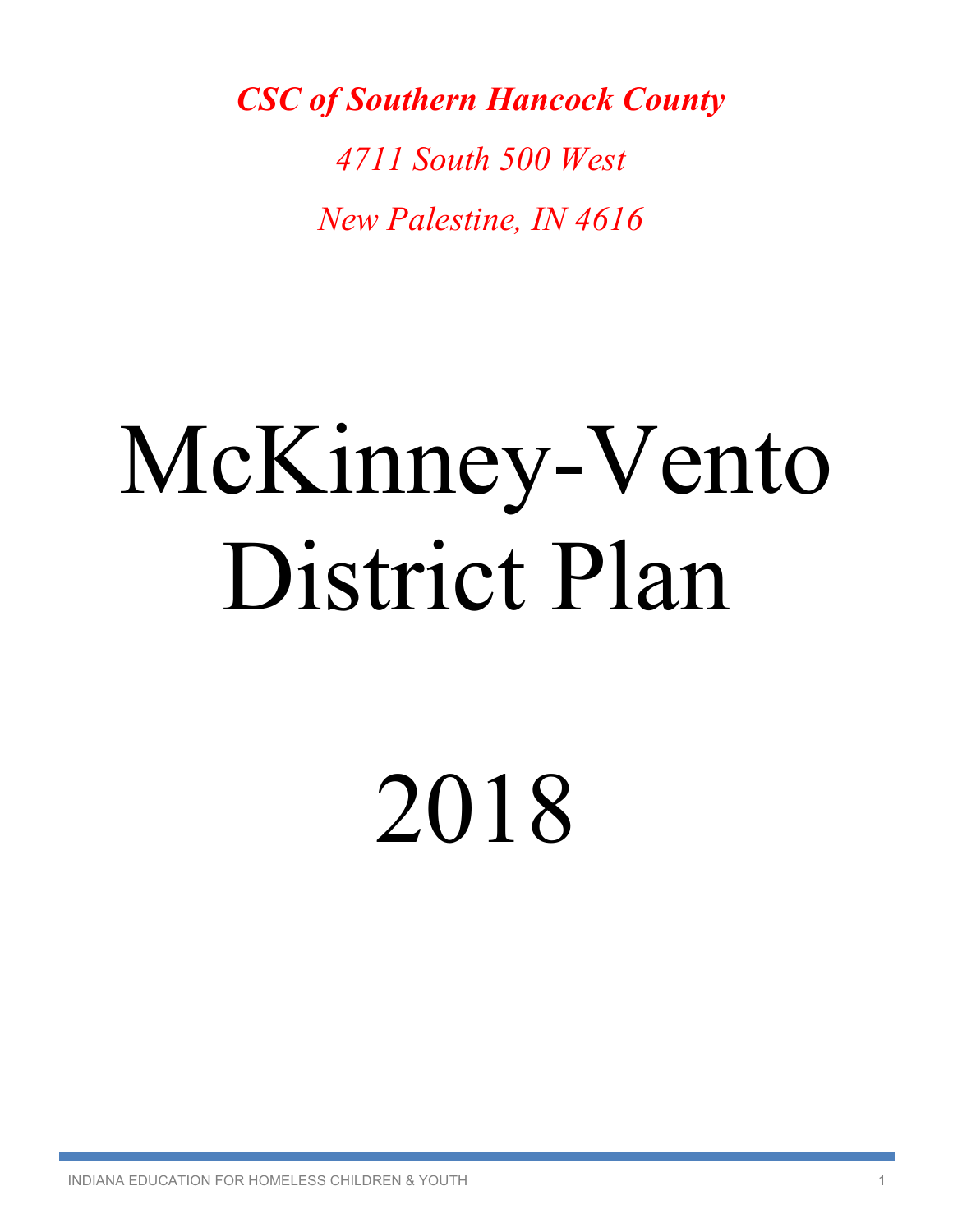# **Table of Contents**

| <b>Overview/General Information</b><br>Section 1:                                                     | $3 - 4$         |  |
|-------------------------------------------------------------------------------------------------------|-----------------|--|
| McKinney-Vento Homeless Assistance Act<br>➤                                                           |                 |  |
| <b>Definition of Homelessness</b><br>➤                                                                |                 |  |
| <b>Residency and Educational Rights</b><br>➤                                                          |                 |  |
| Procedures for the Dissemination of Educational Rights<br>➤                                           |                 |  |
|                                                                                                       |                 |  |
| <b>Section 2:</b><br><b>Identification and Eligibility</b>                                            | 4               |  |
| Title I Services and Funding<br>➤                                                                     |                 |  |
| > School Selection                                                                                    |                 |  |
| Procedures to Identify and Verify Eligibility of McKinney-Vento Students<br>➤                         |                 |  |
|                                                                                                       |                 |  |
| <b>Services and Standards</b><br>Section 3:                                                           | 5               |  |
| Transportation<br>➤                                                                                   |                 |  |
| <b>Food Services</b><br>➤                                                                             |                 |  |
| <b>Textbooks and Technology</b><br>➤                                                                  |                 |  |
| Academic<br>➤                                                                                         |                 |  |
|                                                                                                       |                 |  |
| <b>Enrollment</b><br><b>Section 4:</b>                                                                | 6               |  |
| <b>Enrollment Procedures</b><br>➤                                                                     |                 |  |
| Immediate Enrollment of Students<br>$\bigcirc$<br><b>Enrollment of Unaccompanied Youth</b><br>$\circ$ |                 |  |
| <b>Appeal and Dispute Processes</b><br>➤                                                              |                 |  |
|                                                                                                       |                 |  |
| <b>Professional Development</b><br><b>Section 5:</b>                                                  | 7-8             |  |
| McKinney-Vento Professional Development Opportunities<br>➤                                            |                 |  |
| <b>District Website</b><br>➤                                                                          |                 |  |
|                                                                                                       |                 |  |
| Section 6:<br><b>Educational Staffing and Support</b>                                                 | $8-9$           |  |
| District Liaison's Roles and Responsibilities<br>➤                                                    |                 |  |
| Building Level Liaison's Role and Responsibilities<br>➤                                               |                 |  |
|                                                                                                       |                 |  |
| Appendix A: McKinney-Vento Residency Questionnaireand Form<br>Appendix B: Notice of Right to Appeal   | $10 - 11$<br>12 |  |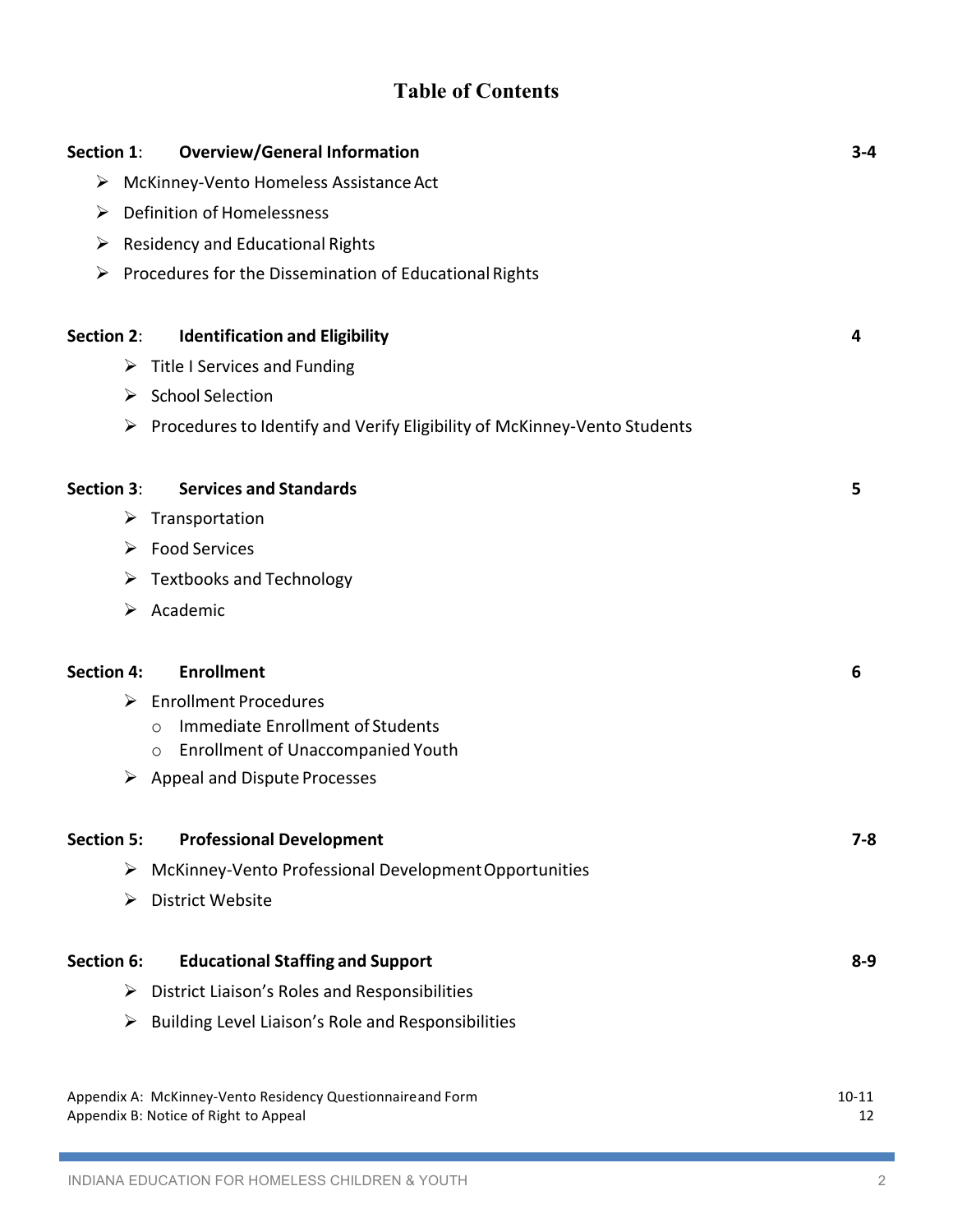# **SECTION 1: OVERVIEW/GENERAL INFORMATION:**

#### **McKinney-Vento Homeless Assistance Act:**

The Education for Homeless Children and Youth (EHCY) program is authorized under Title VII-B of the McKinney-Vento Homeless Assistance Act (42 U.S.C. 11431 et seq.) (McKinney-Vento Act). The McKinney-Vento Act was originally authorized in 1987 and most recently re-authorized in December 10th, 2016 by the Every Student Succeeds Act (ESSA).The McKinney-Vento Act is designed to address the challenges that homeless children and youths have faced in enrolling, attending, and succeeding in school.

Under the McKinney-Vento Act, State educational agencies (SEAs) must ensure that each homeless child and youth has equal access to the same free, appropriate public education, including a public preschool education, as other children and youths. Homeless children and youths must have access to the educational and related services that they need to enable them to meet the same challenging State academic standards to which all students are held. In addition, homeless students may not be separated from the mainstream school environment. SEAs and local educational agencies (LEAs) are required to review and undertake steps to revise laws, regulations, practices, or policies that may act as barriers to the identification, enrollment, attendance, or success in school of homeless children andyouths.

# **Definition of Homeless (McKinney-Vento Act Sec. 725(2); 42 U.S.C 11435(2)):**

Children who lack a fixed, regular, and adequate night time residence:

- $\checkmark$  "Double up" Sharing the housing of others due to the loss of housing, economic hardship, or similar reasons.
- $\checkmark$  Living in motels, hotels, trailer parks, camping grounds, due to lack of adequate alternative accommodations.
- $\checkmark$  Living in emergency or transitional shelters.
- $\checkmark$  Living in a public or private place not designed for humans tolive.
- $\checkmark$  Migratory children living in above circumstances
- $\checkmark$  Living in cars, parks, abandoned buildings, substandard housing, bus or train stations, or similar settings
- $\checkmark$  Unaccompanied Youth Children or youth who meets the definition of homeless and not in the physical custody of a parent or guardian

## **Residency and Educational Rights:**

Students who are in temporary, inadequate and homeless living situations have the following rights in Community School Corporation of Southern Hancock County (CSCSHC).

- $\checkmark$  Immediate enrollment in the school they last attended or the school in whose attendance area they are currently staying even if they do not have all of the documents normally required at the time of enrollment;
- $\checkmark$  Access to free meals and textbooks, Title I and other educational programs and other comparable services including transportation;
- $\checkmark$  Attendance in the same classes and activities that students in other living situations also participate in without fear of being separated or treated differently due to their housing situations.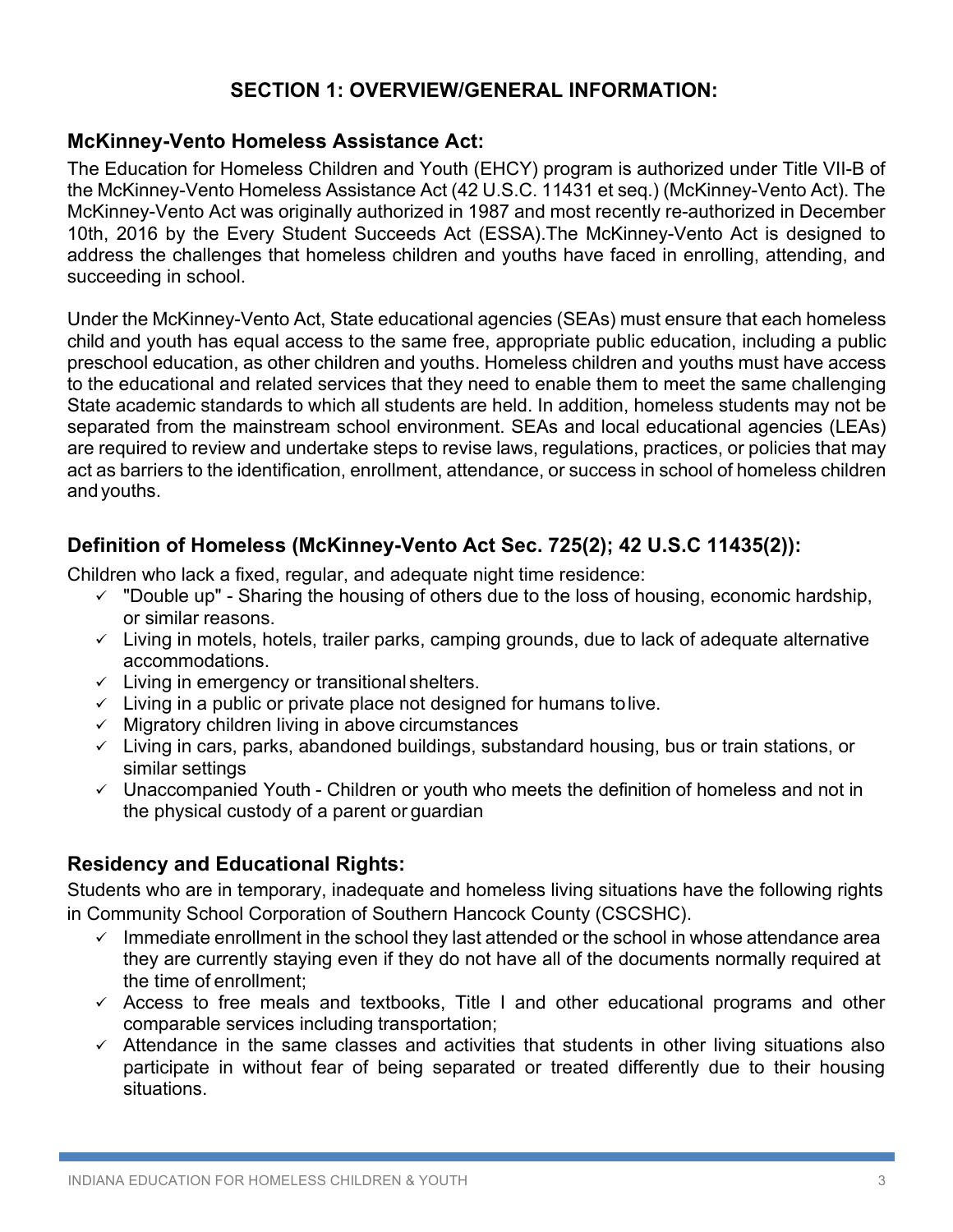#### **Procedures for the Dissemination of Educational Rights:**

All schools within the **SCHOOL Corporation NAME** shall ensure that public notice of the educational rights of students and families in homeless situations is disseminated where children and youth receive services under the McKinney-Vento Act. Posters in both English and Spanish will be posted in all school buildings, local shelters, local hotels, the local post office building, city hall, local library, and local food banks.

# **SECTION 2: IDENTIFICATION AND ELIGIBILITY**

#### **Title 1 Services and Funding:**

In CSCSHC, all children and youth who qualify for McKinney-Vento services are automatically eligible for Title I, Part A services, whether or not they attend a Title I, Part A school or meet the academic standards required of other students for eligibility (Title I of the Elementary and Secondary Education Act, Sec. 1115(b)(2)(E); 20 U.S.C. 6315(b)(2)(E)). This automatic eligibility acknowledges that the experience of homelessness puts children and youth at significant risk of academic failure, regardless of their previous academic standing. Additionally, all City School children and youth who qualify for McKinney-Vento services who are doing well academically are entitled to receive additional non-instructional education related support services needed to succeed in school.

#### **School Selection:**

CSCSHC will keep students in homeless situations in their school of origin defined as the school attended when permanently housed or the school in which they were last enrolled, unless it is against the parent or guardian's wishes or unless it is determined to be in the student's best educational interest. Students and youth who qualify for McKinney-Vento Services are eligible to remain in their school of origin for the entire duration in which they are homeless and until the end of any academic year in which they move into permanent housing. Students and youth who qualify for McKinney-Vento Services may also choose to enroll in any public school that students living in the same attendance area are eligible to attend.

#### **Procedures to Identify and Verify Eligibility of McKinney-Vento Students:**

Every current, returning, and new student in the CSCSHC must complete online enrollment via the district's School Management System known as Power School. One of the forms to be completed online is the CSCSHC McKinney-Vento Residency Questionnaire and Form (Appendix A). This CSCSHC McKinney-Vento Residency Questionnaire and Form will be utilized to determine if the student is facing a homeless situation. Follow-up contact to verify the information provided on the CSCSHC McKinney-Vento Residency Questionnaire and Form will be conducted within 5 days of the completion of online enrollment by either the district or a building level McKinney-Vento liaison.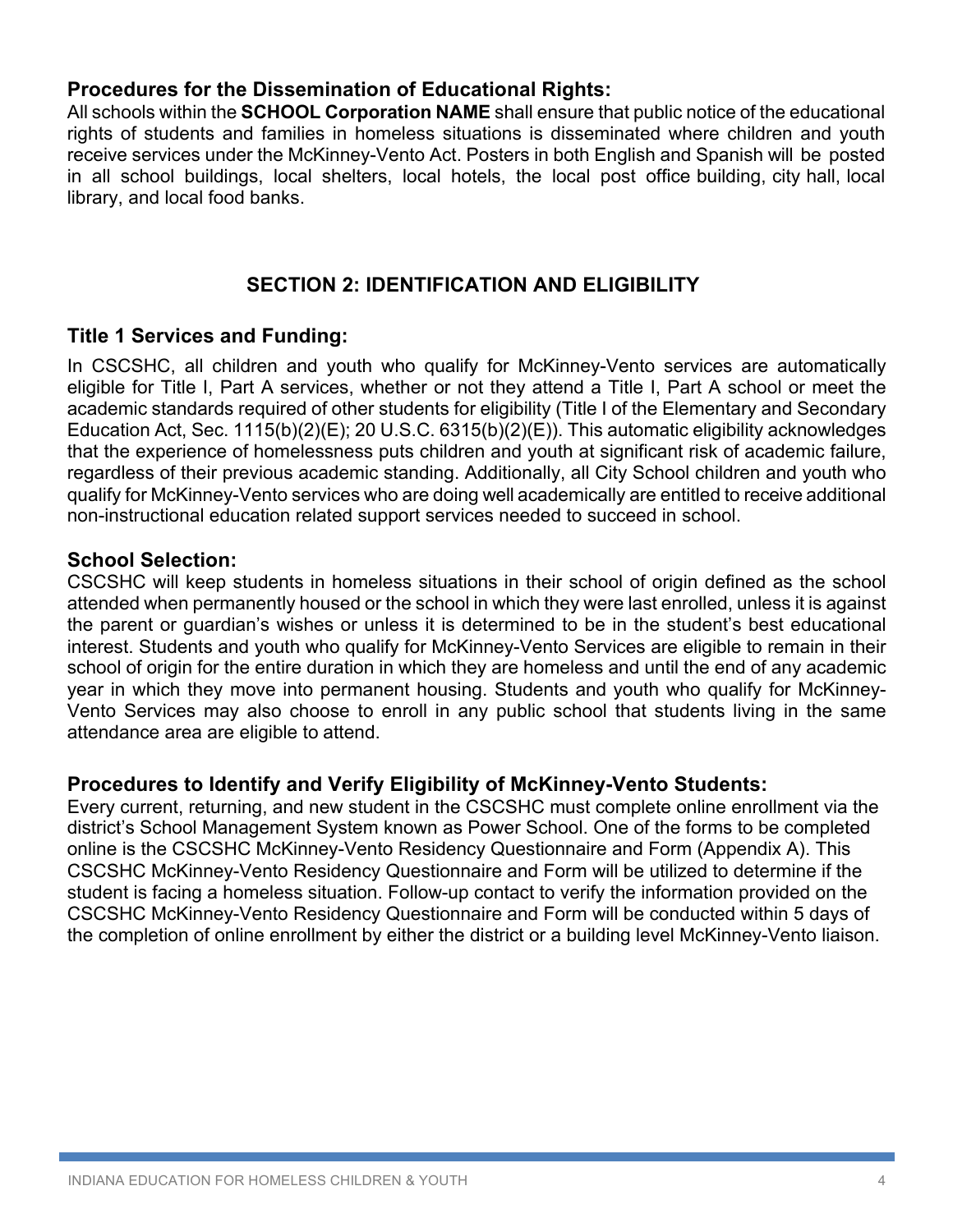#### **SECTION 3: SERVICES AND STANDARDS**

#### **Transportation:**

Each CSCSHC child or youth facing a McKinney-Vento situation shall be provided services comparable to services offered to other students in the school selected including transportation services.

CSCSHC will provide students and youth who qualify for McKinney-Vento Services with transportation to and from their school of origin, at a parent or guardian's request. For unaccompanied youth, CSCSHC will provide transportation to and from the school of origin at the request of the District McKinney-Vento Liaison. If the student's temporary residence and the school of origin are in the same district, CSCSHC will provide and/or arrange transportation to and from school. If the student is living outside of the CSCSHC**,** CSCSHC will assume the responsibility and cost of providing transportation to and from school.

Students and youth who qualify for McKinney-Vento Services are eligible to receive these transportation services for the entire duration in which they are homeless.

*\*\*\*"School of Origin" is defined as the school that the child or youth attended when permanently housed or the school in which the child or youth was last enrolled.\*\*\**

#### **Food Services:**

Each CSCSHC child or youth facing a McKinney-Vento situation shall be provided services comparable to services offered to other students in the school selected including school nutrition programs. Students and youth who qualify for McKinney-Vento Services are eligible to receive free breakfast and lunch as offered by each school for the entire duration in which they are homeless.

#### **Textbooks and Technology:**

Each CSCSHC child or youth facing a McKinney-Vento situation shall be provided services comparable to services offered to other students in the school selected including access to instructional materials, assessments, and technology. Students and youth who qualify for McKinney-Vento Services are eligible to receive free textbooks and technology fees as offered by each school for the entire duration in which they are homeless.

#### **Academic Services & Standards:**

Each CSCSHC child or youth facing a McKinney-Vento situation shall be provided services comparable to services offered to other students in the school selected including educational services for which the child or youth meet the eligibility criteria (Title I services, pre-school, educational programs for children with disabilities or for students with limited English proficiency), programs in vocational and technical education, and programs for gifted and talented students as available.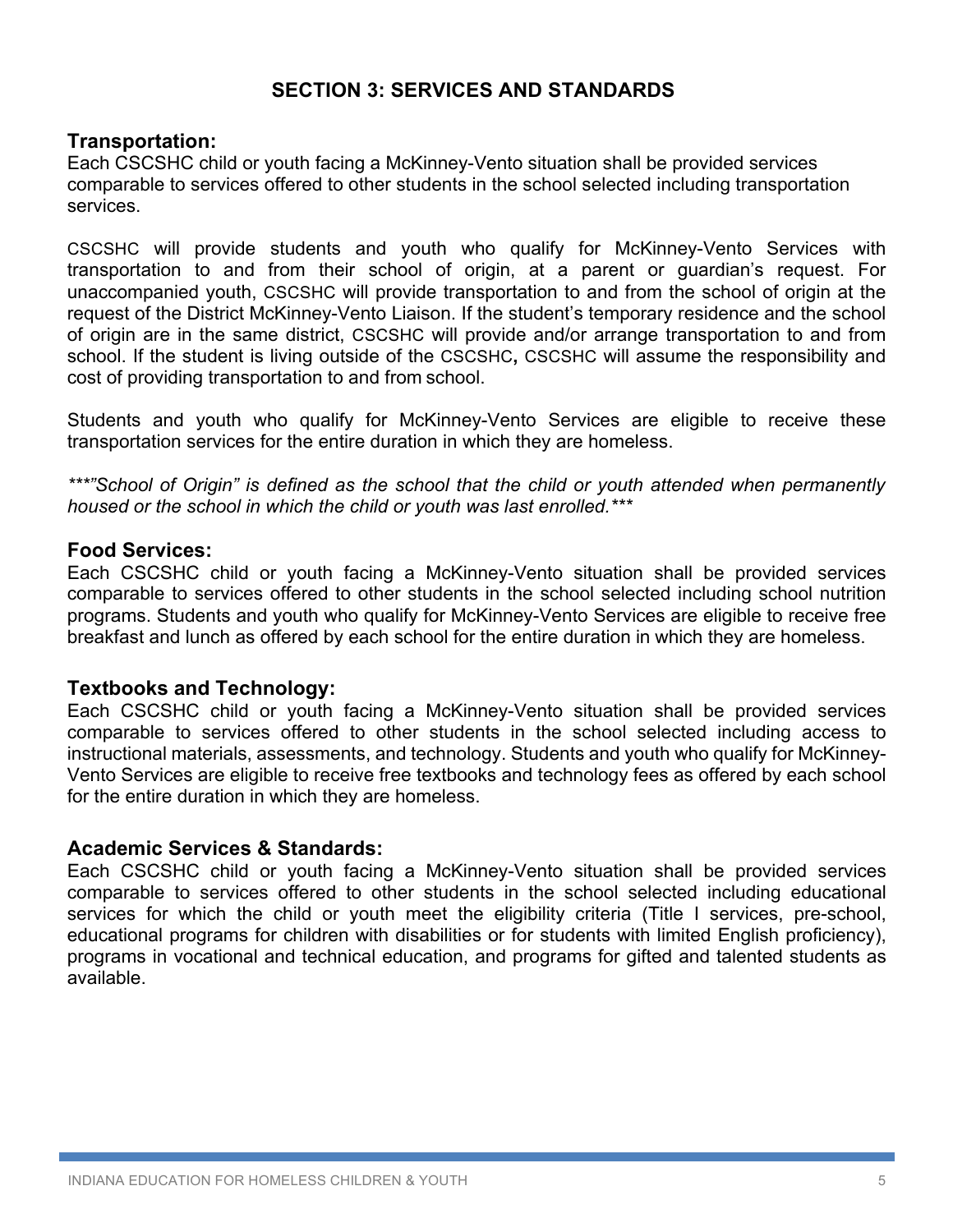# **SECTION 4: ENROLLMENT**

#### **Enrollment Procedures:**

Any child or youth who claims to be homeless will be immediately enrolled in CSCSHC even if they do not have required documents such as:

- $\checkmark$  school records
- $\checkmark$  medical records
- $\checkmark$  proof of residency
- $\checkmark$  Guardianship papers or other documents.

Enrolling schools must obtain school records from the previous school, and students must be enrolled in school while records are obtained.

The McKinney-Vento District Liaison will assist unaccompanied youth in choosing and enrolling in a school after considering the youth's wishes, informing the youth of their rights to transportation and assisting the youth in accessing transportation, and informing the youth of their right to appeal school or school district decisions. The McKinney-Vento District Liaison must ensure that unaccompanied youth are immediately enrolled in school pending resolution of disputes that may arise over school enrollment or placement.

Unaccompanied youth have the right to:

- Remain in their school of origin
- Transportation to and from the school of origin
- Immediately enroll in a new school serving the area in which they are currently living even if they don't have typically required documents (e.g. proof ofguardianship)
- Equal access to programs and services such as gifted and talented education, special education, vocational education, and English Language Learner services.

CSCSHC Schools shall remove any /all barriers to the enrollment and retention of children and youth in homeless situations. Students in homeless situations shall be free from segregation, isolation, and stigmatization.

*\*\*\*The term "enroll" is defined as attending classes and participating fully in school activities.\*\*\**

*\*\*\*"School of Origin" is defined as the school that the child or youth attended when permanently housed or the school in which the child or youth was last enrolled.\*\*\**

#### **Appeal and Dispute Processes:**

If a dispute arises over school selection or enrollment in a school, the child or youth shall be immediately admitted to the school in which enrollment is sought, pending resolution of the dispute. The child, youth parent, or guardian shall be referred to the McKinney-Vento District Level Team, who shall carry out the dispute resolution process as expeditiously as possible in accordance with the enrollment disputes section of the McKinney-Vento Act asfollows.

- Work with the McKinney-Vento District and Building Level Liaisons to ensure that enrollment disputes are mediated in accordance with the enrollment disputes section of the McKinney-Vento Act as follows:
	- I. the child or youth shall be immediately admitted to the school in which enrollment is sought, pending resolution of the dispute;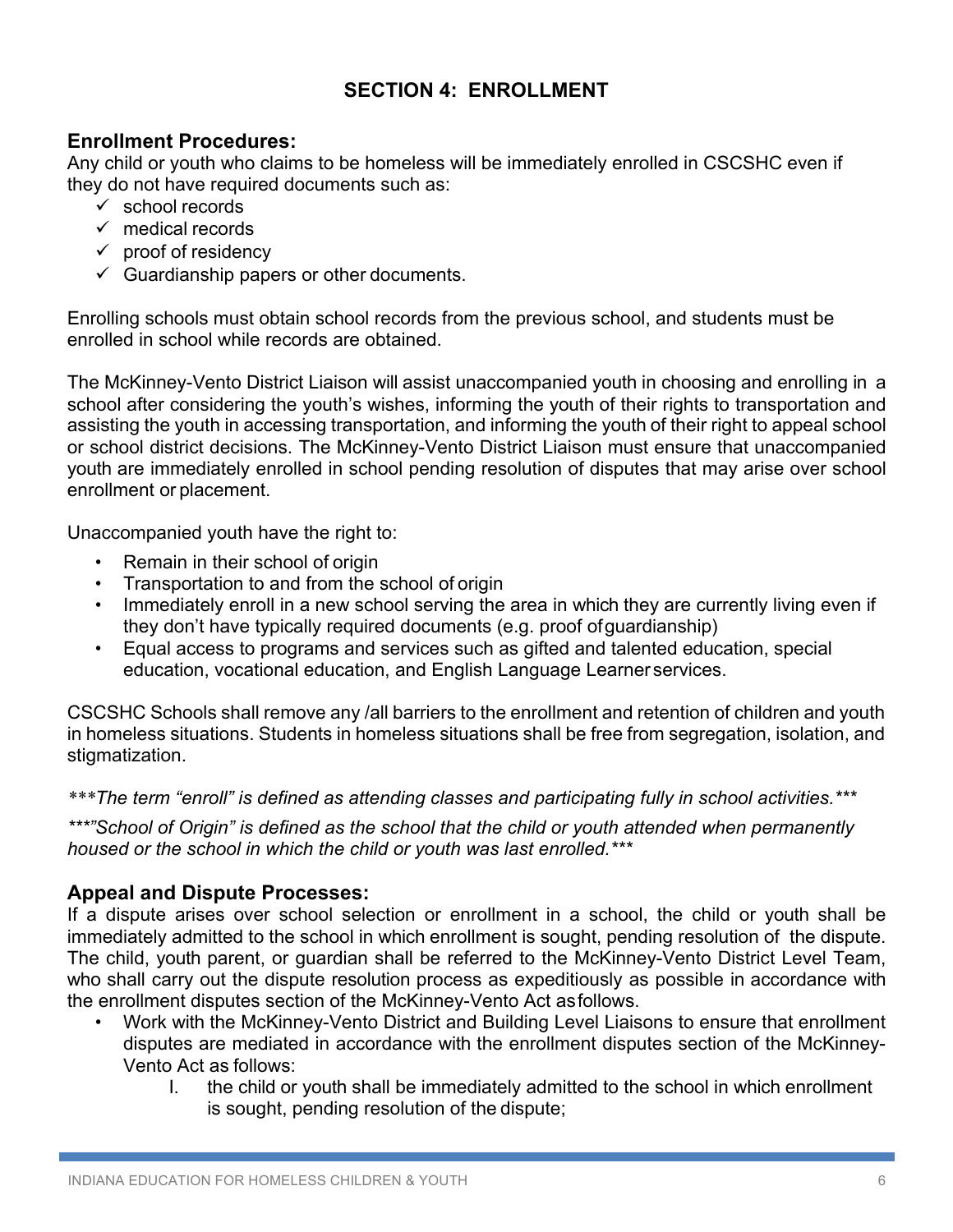- II. the parent or guardian of the child or youth shall be provided with a written explanation of the school's decision regarding school selection or enrollment, including the rights of the parent, guardian, or youth toappeal
- III. the child, youth, parent, or guardian shall be referred to the McKinney-Vento District Level Team, who shall carry out the Dispute resolution process as expeditiously as possible after receiving notice of the dispute;and
- IV. in the case of an unaccompanied youth, the McKinney-Vento District Liaison shall ensure that the youth is immediately enrolled in school pending resolution of the dispute.

#### *\*\*\*The McKinney-Vento District Level Team consists of McKinney-Vento District Liaison, Building Level Liaisons, Assistant Superintendent, Director of Transportation, and Director of Food Services.*

If a dispute arises over qualification for McKinney-Vento services, the child or youth shall receive all McKinney-Vento rights and services provided by CSCSHC Schools, pending resolution of the dispute. The child, youth parent, or guardian shall be referred to the McKinney-Vento District Level Team, who shall carry out the dispute resolution process as expeditiously as possible in accordance with the McKinney-Vento Act as follows.

- Work with the McKinney-Vento District and Building Level Liaisons to ensure that enrollment disputes are mediated in accordance with the enrollment disputes section of the McKinney-Vento Act as follows:
	- V. the child or youth shall receive all McKinney-Vento rights and services, pending resolution of the dispute;
	- VI. the parent or guardian of the child or youth shall be provided with a written explanation of the school's decision regarding school selection or enrollment, including the rights of the parent, guardian, or youth to appeal (Appendix B)
	- VII. the child, youth, parent, or guardian shall be referred to the McKinney-Vento District Level Team, who shall carry out the Dispute resolution process as expeditiously as possible after receiving notice of the dispute;and
	- VIII. in the case of an unaccompanied youth, the McKinney-Vento District Liaison shall ensure that the youth receives all McKinney-Vento rights and services pending resolution of the dispute.

# **SECTION 5: PROFESSIONAL DEVELOPMENT**

## **McKinney-Vento Professional Development Opportunities:**

Professional development for the McKinney-Vento Homeless Assistance Act will be provided to all staff members of CSCSHC Schools via the following ways:

- Semi-annual McKinney-Vento District Level Team Meetings
- 1 Professional Development Meeting per semester at each school building
- School Board Presentations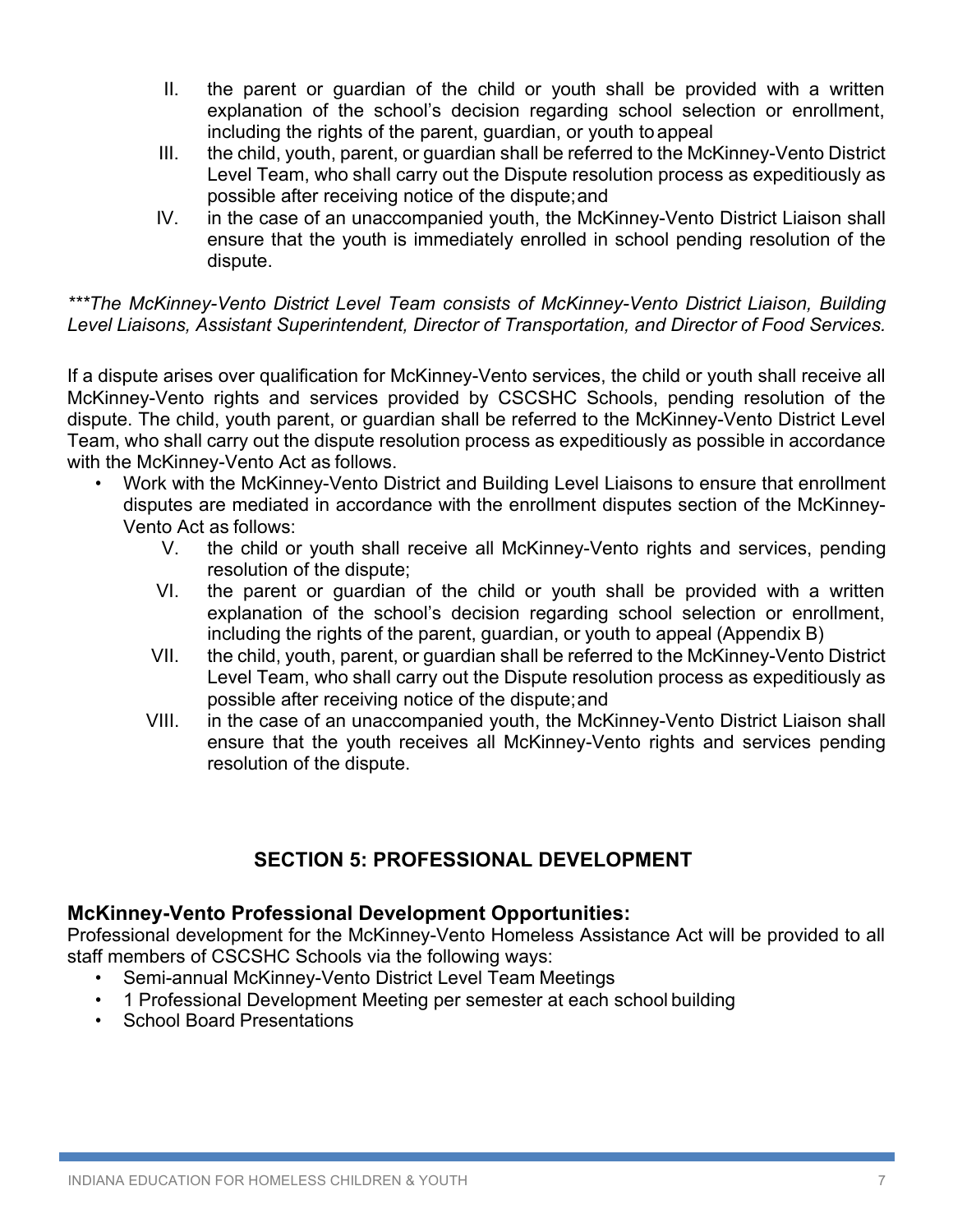# **District Website:**

The CSCSHC Website will include a page that will be used to communicate McKinney-Vento information with students, parents, staff, and community members. Information on the CSCSHC Schools' Website will include:

- Contact information for the McKinney-Vento District Liaison
- Contact information for the McKinney-Vento Building Level Liaisons
- Notice of Rights for McKinney-Vento Families
- Dispute Resolution Documents
- Link to McKinney-Vento Resources

# **SECTION 6: EDUCATIONAL STAFFING AND SUPPORT**

#### **McKinney-Vento District Liaison's Roles and Responsibilities:**

The Director of Instructional Services for CSCSHC serves as the District McKinney-Vento Liaison and will:

- Ensure that procedures are established and followed across the school district and provide each child or youth who qualifies for McKinney-Vento Services with a free and appropriate education.
- Work collaboratively with transportation and food services personnel to coordinate appropriate services for any child or youth who qualifies for McKinney-Vento Services.
- Disseminate critical information concerning the rights of students in homeless situations to all schools.
- Post information regarding the availability of school programs and services for students facing homeless situations in local shelters, local hotels, the local post office building, city hall, local library, and local food banks.
- Maintain a McKinney-Vento District Liaison Log to document the McKinney-Vento process for each child and youth who qualifies for McKinney-Vento services.
- Plan and facilitate professional development regarding the McKinney-Vento Homeless Assistance Act to all staff responsible for identifying and working with students facing homeless situations.
- Work with building level staff and administration to facilitate success of the McKinney-Vento program and each student facing a homeless situation.
- Meet with community agencies and volunteers to share resources and information and to evaluate impact of services.
- Monitor all district data collection and reporting requirements on each child and youth who qualifies for McKinney-Vento services.
- Attend state level professional development opportunities.

#### **McKinney-Vento District Liaison:**

- **Name: Miles Hercamp**
- **Email: mhercamp@newpl.k12.in.us**
- Phone:317-861-4463 ext 1012

#### **McKinney-Vento Building Level Liaison's Roles and Responsibilities:**

Each school in CSCSHC District will identify one staff member (social worker, counselor, administrator, etc.) who will serve as a representation on the McKinney- Vento District Level Team and will: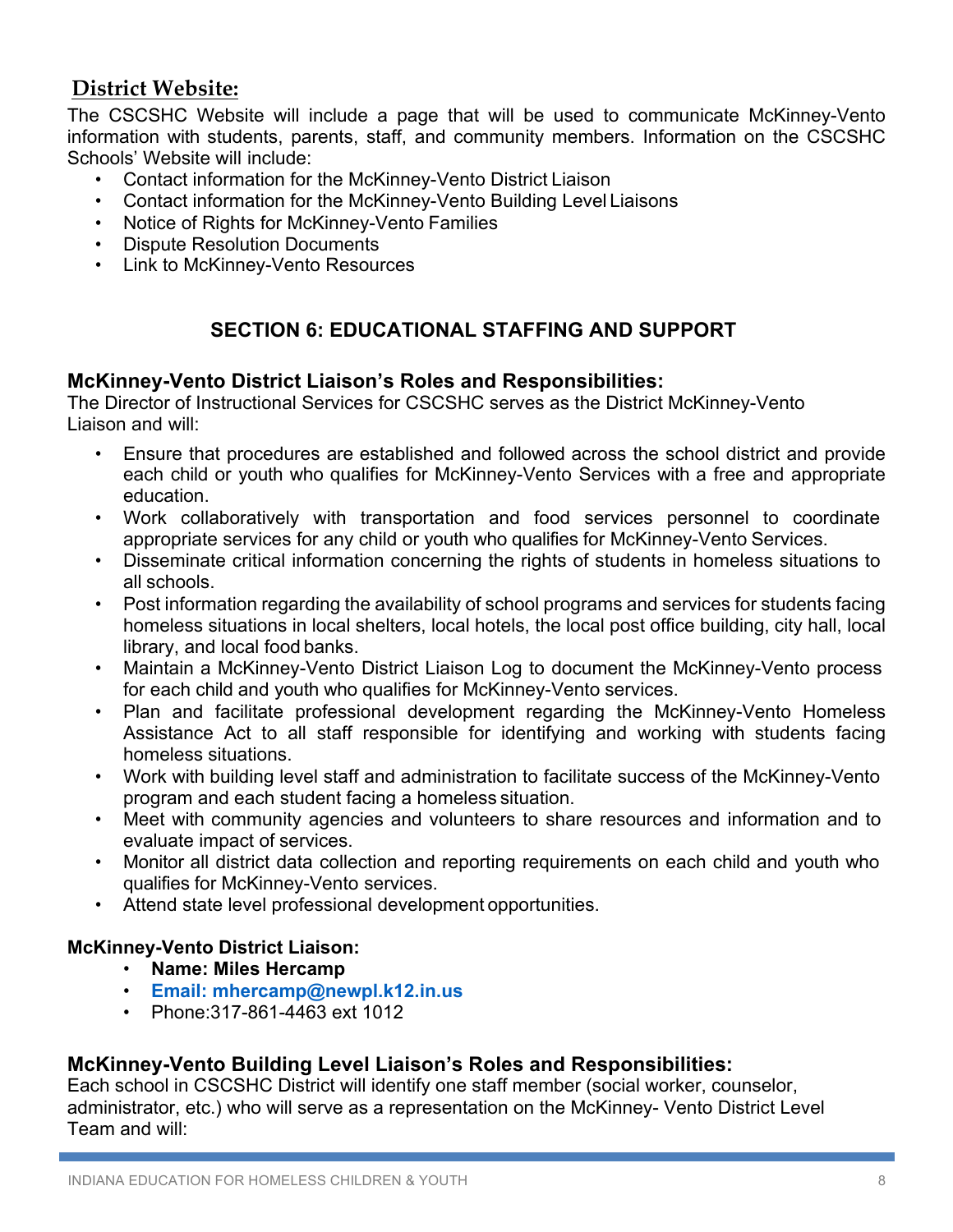- Identify students that may be facing homeless situations.
- Monitor school attendance.
- Facilitate training at the building level.
- Ensure that building level procedures are established and followed to provide each child and youth who qualifies for McKinney-Vento services with a free and appropriate education.
- Post public notice of the educational rights of students in homeless situations at the school.
- Make sure parents feel welcome and set the tone for further parental involvement.
- Establish a trusting relationship with students and parents.

#### **Building Level McKinney-Vento Liaisons for each school are as follows: (Here you will need to provide contact information for each school.)**

New Palestine High School 4711 South 500 West New Palestine, IN 46163 Keith Fessler kfessler@newpal.k12.in.us 317-861-4417

New Palestine Junior High 2279 South 600 West New Palestine, IN 46163 James Voelz jvoelz@newpal.k12.in.us 317-861-4487

New Palestine Intermediate 5613 West 200 South New Palestine, IN 46163 Vincent Meo vmeo@newpal.k12.in.us 317-861-3267

Brandywine Elementary 413 East 400 South Greenfield, IN 461640 Rhonda Peterson rpeterson@newpal.k12.in.us 317-462-7396

New Palestine Elementary 4801 South 500 West New Palestine, IN 46163 Katy Eastes keastes@newpal.k12.in.us 317-861-5287

Sugar Creek Elementary School 2337 South 600 West New Palestine, IN 46163 Kari Shelton kshelton@newpal.k12.in.us 317-861-6747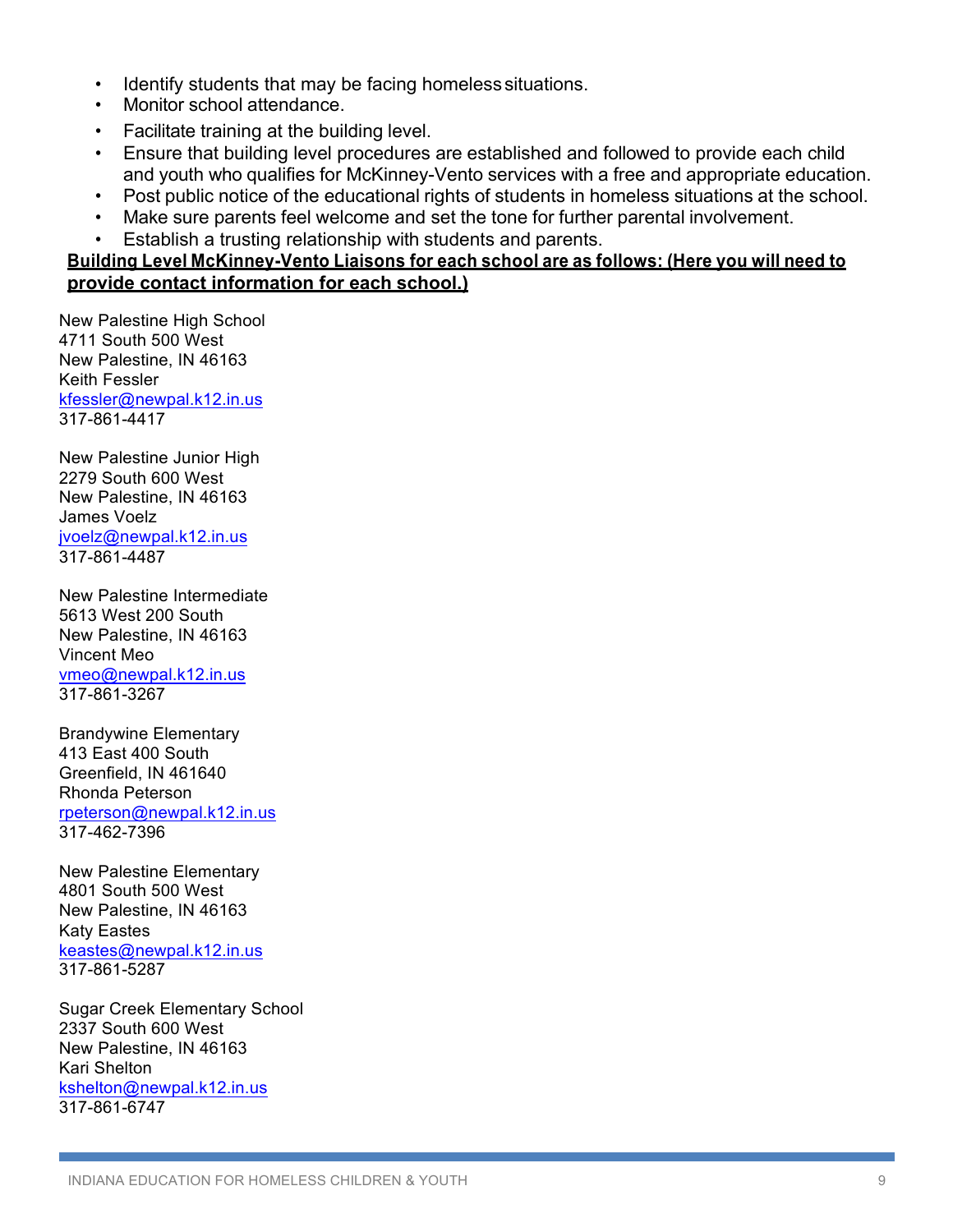# **McKinney-Vento Act Residency & Educational RightsInformation**

#### **(Questionnaire must be completed for each student)**

In Indiana over 29,000 children experience homelessness each year. The McKinney-Vento Homeless Assistance Act was created with the goal of ensuring the enrollment, attendance, and success of homeless children and youth inschool.

The McKinney-Vento Act provides certain rights for homeless students. This includes waiving certain requirements such as proof of residency when students are enrolling and allowing eligibility for certain services, such as free textbooks.

When families and students find themselves in transition due to their housing situation, it is important that they know their rights regarding education. If students meet the requirements as stated in the McKinney-Vento Act(42U.S.C11431)(TitleVII, SubtitleB), theirrights are as follows:

- $\checkmark$  Studentsmay attend their school of origin or the school where they are temporarily residing.
- $\checkmark$  Students must be provided a written statement of their rights when they enroll and at least two additional times per year.
- $\checkmark$  Students may enroll without school, medical or similar records.
- $\checkmark$  Students have aright to transportation toschool.
- $\checkmark$  Students must be provided a statement explaining why they are denied enrollment or any other services.
- $\checkmark$  Students must receive services, such as transportation, while disputes are being settled.
- ü Students are automatically eligible for Title I services. *Educational services for which the homeless student meets eligibility criteria including services provided under Title 1 of the Elementary and Secondary Education Act or similar State or local programs, educational programs for students with limited English proficiency.*

According to the U.S. Department of Education, people living in the following situations are considered homeless:

- $\checkmark$  Doubled up with family or friends due to loss of housing or economic hardship
- $\checkmark$  Living in motels and hotels for lack of other suitable housing
- $\sqrt{ }$  Runawayand displaced children and youth–Unaccompanied Youth
- $\checkmark$  Homes for unwed or expectant mothers for lack of a place to live
- $\checkmark$  Homeless and domestic violence shelters
- $\times$  Transitional housing programs
- $\checkmark$  The streets
- $\checkmark$  Abandoned buildings
- $\checkmark$  Public places not meant for housing
- $\checkmark$  Cars, trailers(does not include mobile homes intended for permanent housing), and campgrounds
- $\checkmark$  Migratory children staying in housing not fit for habitation

Please complete the form on the reverse side of this document and return to your school office. Questions may be directed to your Principal, Social Worker/School Counselor, or: School Corporation Liaison contact information.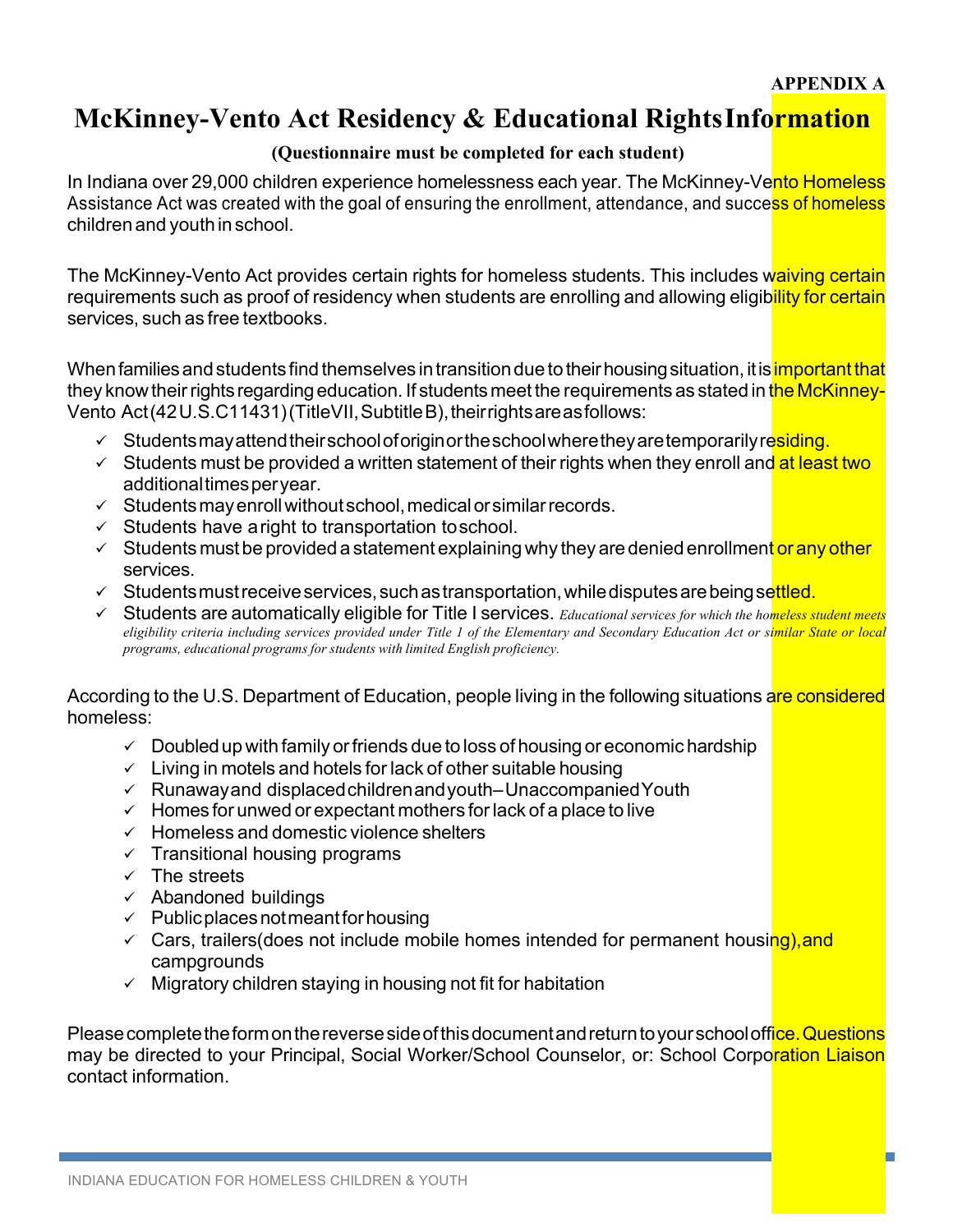# **APPENDIX A**

#### **Community School Corporation of Southern Hancock County**

**McKinney-Vento Residency Form**

**Student Name
<del>Mannellevel</del>
Bate of Birth
Bate of Birth
Grade Level
Grade Level
Student Name
Student Name
Student Name
Student Name
Student Name
Student Name
Student Name
Student Name
Student Name
Student Name
Student Name** 

The McKinney-Vento Homeless Assistance Act defines "homeless" as "individuals who lack a fixed, regular, and adequate nighttime residence." This includes children who "are temporarily sharing the housing of other persons due to the loss of housing or economic hardship."

#### **Please check one of the following statements if your family is experiencing temporary homelessness:**

- ü *Living in a shelter, including transitional housing shelters. Please provide name of shelter and address*
- ü *Living on the streets, abandoned buildings, in cars, trailers, campgrounds, public places, housing not fit for habitation--Please provide information regarding area in which student is living:*
- ü *Living in hotels/motels for lack of other suitable housing – Please list name and address of hotel/motel:*
- ü *Doubled-up; temporarily living with family or friends due to lack of adequate housing or financial conditions. Please provide address of where student is living:* o *Address:*

#### **Please answer the following if you checked one of the four boxes above:**

How longdo youexpecttobe atthisaddress?

Are you seeking permanent housing? Date student moved to this address:

Is a parent living in the home with the student?

Ifno,withwhomis studentliving? Relationship:

AMcKinney-VentoLiaisonrepresentingthedistrictmaybeincontactwithforclarificationorbustransportation.

We have read the information provided & indicated our living circumstances above specific to the McKinney-Vento Act:

|                  | Parent/Guardian/Unaccompanied Youth Signature | Date             |
|------------------|-----------------------------------------------|------------------|
| Office Use Only: | Does Qualify under McKinney-Vento Act         | Does NOT Qualify |

McKinney-Vento Liaison/AppointeeSignature **Date** Date

ü *Does not apply; student is nothomeless*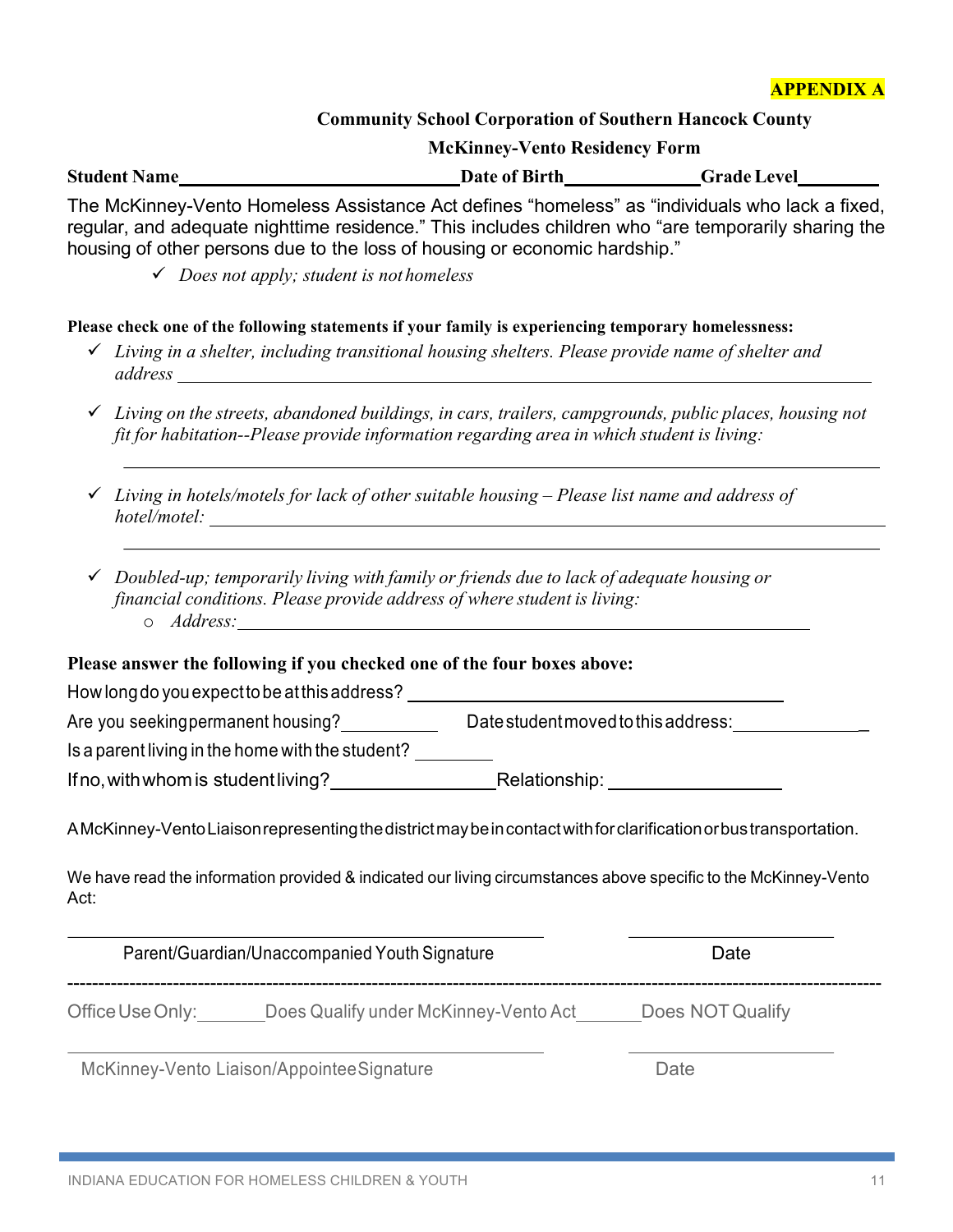#### **NOTICE OF RIGHT TO APPEAL**

#### Dear Parent:

Be advised that you have the right to appeal the decisions made by CSCSHC regarding your student's eligibility and enrollment under Title X, Part C of the McKinney-Vento Homeless Assistance Act. Students involved in a McKinney-Vento dispute process have the right to enroll immediately in the school of choice pending resolution of the dispute. Immediate enrollment includes full participation in all school activities.

As the district's McKinney-Vento Homeless Education Liaison designee, notification should be made to **Miles Hercamp** in writing within 10 business days of receipt of this letter if you want to appeal the district's decision outlined above.

Below you will find an appeal form that you can use for this notification. If we cannot reach a resolution at the district-level; As required by Indiana Code 20-26-11-15, the Indiana State Board of Education will hear all appeals on an order expelling a child under IC 20-8.1- 5.1-11 (legal settlement), in addition to all disputes on  $(A)$  legal settlement;  $(B)$  right to transfer;  $(C)$ right to attend school in any school corporation; (D) amount of transfer tuition; and (E) any under matter arising under IC 20-26-11-15 (Transfers and Transfer Tuition).

- A. The party requesting an appeal or resolution of a dispute by the State Board of Education will submit a request in writing to the State Board Liaison at the Indiana Department of Education. State Board Appeal Memo.pdf
- B. The Board shall hold a hearing on the timely written application of the interested party.
- C. The Board shall make its determination under the following procedure:
	- A hearing shall be held on each matter presented.
	- Each interested party, including (where appropriate) the parents, student, transferor corporation, transferee corporation, or the state, shall be given at least ten (10) days' notice of the hearing by certified mail or personal delivery. The date of giving the notice is the date of mailing or delivery.
	- Any interested party may appear at the hearing in person or by counsel, present evidence, cross-examine witnesses, and present in writing or orally summary statements of position, and a written or recorded transcript of the hearing shall be made.
	- The hearing may be held by the Indiana State Board of Education or by a hearing examiner appointed by it who must be a state employee. The hearing, at the option of the State Board of Education or hearing examiner, may be held at any place in Indiana.